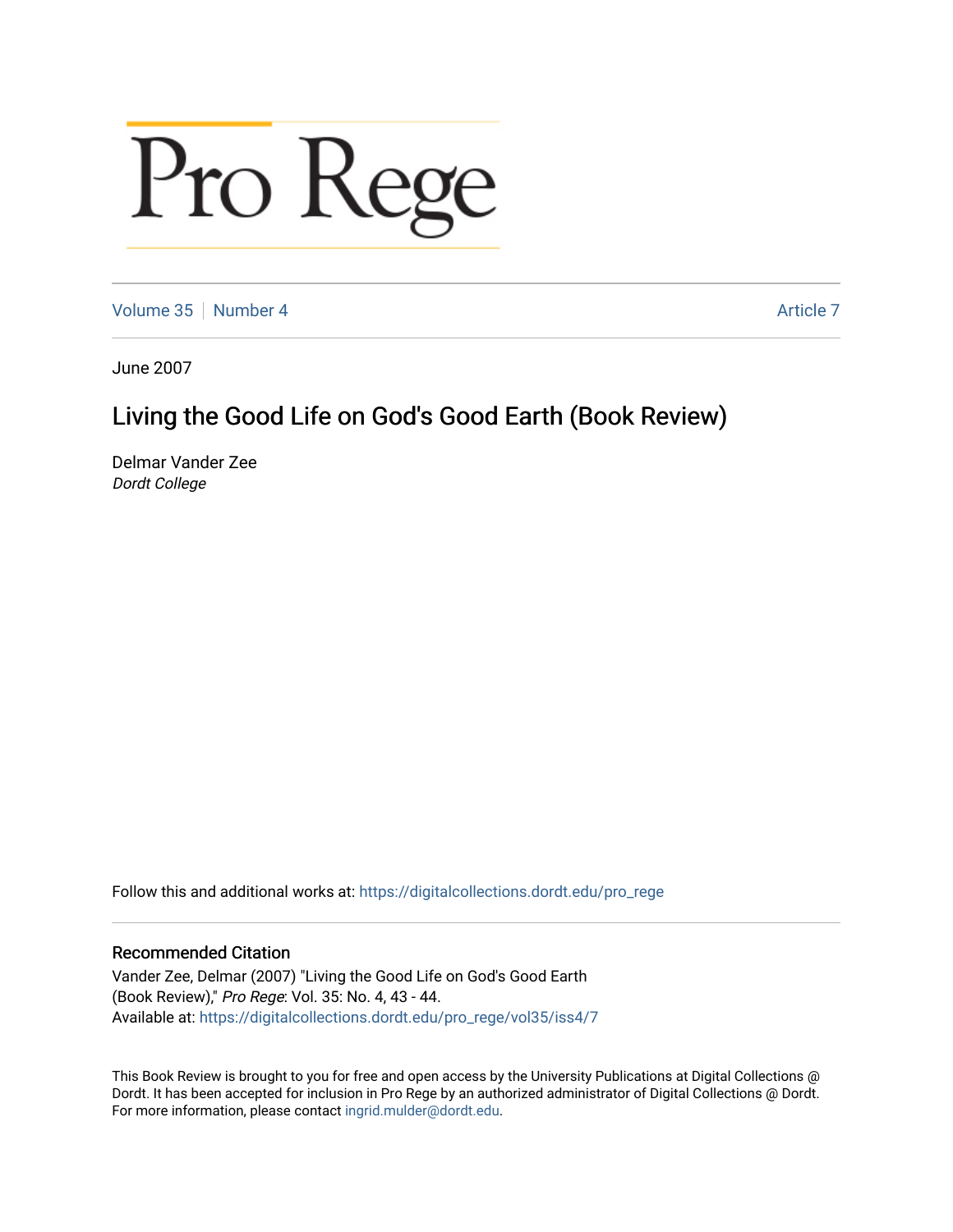institutions of mercy can have powerful consequences for those in need, not only for this life but for the life to come. Of course, it must be added that our charity is not simply for our causes; it is to give glory to God. Brooks provides a secular but compelling confirmation that God blesses lives of responsible praise, evidenced by charity. That is a good thing.

I find little to criticize about Brooks' work. His solid scholarship is well documented and explained, but informative footnotes are inconveniently accessed at the back of the book. More importantly, Brooks is rather cavalier about motivations for charitable actions. Rather dismissively he says, "…the giver's motive is irrelevant. Charity depends on behavior, not motive" (27). Despite his disregard for motives, the breadth of his findings suggests a rich vista for inquiry and analysis by sociologists that could have huge implications for causes that depend upon philanthropy.

Who will care to read Brooks' stunning findings? Of course, this work will be required reading for those with professional interests in philanthropy. But anyone concerned with contemporary American culture needs to know what this book reveals about the American people. We live in an era in which most "news" is bad news. Social critics mostly picture Americans as wasteful, selfish, consumptive, materialistic, parochial, and inconsiderate, among other terms of denunciation. However, much has been written about American exceptionalism—how America is unique and different from Asian and European cultures. Brooks has brought attention to American charity as a significant strand of that culture. He has measured its extent and explained its consequences. He has even suggested several public policy recommendations that could flow from it. Charity is a dimension of exceptional America that merits consideration, understanding, and authentic applause.

Koetje, David S. (ed). *Living the Good Life on God's Good Earth*. Grand Rapids: Faith Alive Christian Resources, 2006. 83 pages. ISBN 1-59255-292-7. Reviewed by Del Vander Zee, Professor of Biology and Environmental Studies, Dordt College.

This delightful book grew out of an extended workshop held at Calvin College in 2003, sponsored by Calvin's Seminars in Christian Scholarship. Its contents reflect the deliberations and convictions of thirteen Christian academics from across the U.S. and Canada. The book is a call to responsible and thoughtful discipleship in all of life, especially in the day-to-day living on a planet called Earth – the home of thousands of God's creatures and the handiwork of a providing Father, who has placed humankind as his image bearers (*imago dei*) to be caretakers. The book's short chapters are each a challenge to live thoughtfully and carefully in several areas, including our larger life-style and recreation choices as well as the specifics of the clothes we wear, the food we eat, and the energy we consume. Each chapter ends with a list of provocative questions, suggestions for further reading, and recommended resources or web sites. As such, the book is an excellent guide for individuals or small groups who seek to be discipled biblically and sense the call to seek first the kingdom holistically.

The first chapter opens with an excellent, concisely written summary of biblical teachings for Earth care. Although it does not take up the argument, this chapter clearly answers any concerns often cited by Christians who are wary about Earth care sliding into Earth worship. To the contrary, "Earth care is part and parcel of what it means to be Christian! At stake is nothing less than the loving care of the earth and its creatures, a proper understanding of God, and the integrity of our faith itself" (13). Strong words, I first thought on reading this passage. How might this be so? On further reflection, I can suggest that unless Christian

life is grounded in the created order and recognizes our co-dependence with the non-human creation (in light of Genesis 2:15), we tend to become arrogant and dualistic and to relegate God to our spiritual life, letting marketdriven mammon call the shots for everyday life.

Given the title, with its playfulness in wording, the book goes far beyond the perfunctory "lets do more recycling," which is the extent of action and imagination too often offered by Christians when environmental or Earth-care topics are raised. A basic strength of this book is that it draws on the insights and practiced experience of people from diverse areas—biology, chemistry, geography, theology, environmental science, consumer science, and human kinetics—and a dean for research. These strengths appear as the authors bring the reader into the ecological connections of living. The clothes we wear are connected to sweat shops in the two-thirds world and to shoddy environmental stewardship as world-wide resources enter the globalized chain of stuff we purchase in big-box stores. The ecological connections are fairly easy to trace. Does/ should moral culpability also follow these connections to the homes and urban landscapes we live in? How not, if this is our Father's world, argue the authors.

The book integrates and ends with another important theme, namely shalom – the kingdom of God characterized by "peace and justice, compassion and delight" (79). That peace, justice, compassion, and delight extend to all God's creatures, living and non-living, so that all may flourish in doxology to their maker. In this regard, I really appreciate the opening and ending chapters, as they provide two very strong parentheses around seeds for thoughtful and care-